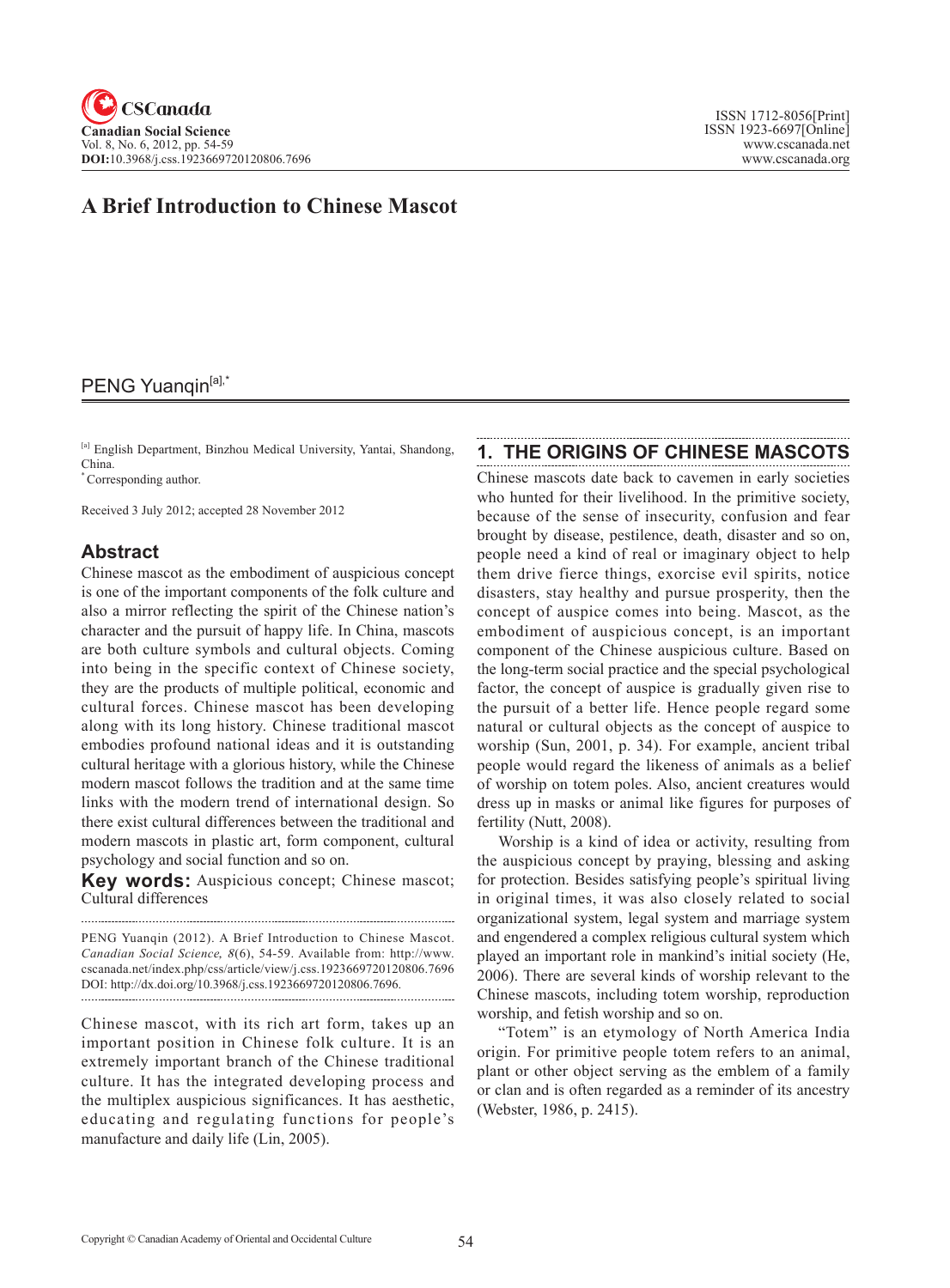Totem worship is a belief in kinship through common affiliation to a totem, which can be a plant, an animal, a natural phenomenon or even an imaginary sign. In ancient times, the living conditions of Chinese ancestors were very hard. Their knowledge about nature was limited. They believed the totems were emblem of their ancestors who could protect them and avert disasters. Therefore, the totem animal has an important position in the Chinese ideology. It not only has the aesthetic value but also has the formidable witchcraft strength (Gao, 2008). The representative examples of the totem among the Chinese mascots are Chinese dragon and phoenix totems, fish totem, bird totem, wolf totem and snake totem.

Reproduction worship refers to the cultural phenomenon that people worship the male and female genitalia to beget and conceive offspring.

In order to keep survival and development of the race, people aspire after having a growing family. The strong desire for reproduction reflects its corresponding animal image and makes the animal as the symbol of reproduction and multiplication. In Chinese folk culture, the image and pattern of bird, fish, frog and lotus contain the profound meaning of reproduction worship.

Fetish worship refers to a being of supernatural powers or attributes, believed in and worshipped by people, especially a male deity thought to control some part of nature or reality.

Pantheism, which means the value each kind of being has a soul, is regarded as the first achievement for our ancestors to recognize nature and society (Sun, 2001, p. 4). Some of these gods can manipulate the weather or natural forces. For instance, "dragon kings", the administrators of the sea, are in charge of water-related weather. Sometimes gods are endowed with Super Magical Powers, such as Kuan-Yin, a goddess of mercy, who can help infertile women to have children and Tsao Wang, the god of the hearth, who watches over the house, reports on how a person has behaved and brings him good luck if he has behaved well and bad luck if he has behaved bad.

# 2. INTRODUCTION TO SOME **REPRESENTATIVE CHINESE MASCOTS**

Chinese mascot has a long history. And there are various traditional and modern mascots. And there exist some differences between them. Our ancestors create many images (mascots) to express their pursuit of a happy life, while modern Chinese mascots mainly play a communication role.

#### **2.1 Traditional Chinese Mascots**

Traditional Chinese mascots take traditional myths and stories as their themes, and take beast, bird, sun, moon or stars as their main content so that Chinese traditional mascots are pregnant with meanings.

As an important part of Chinese traditional culture, Chinese traditional mascots represent human's aspiration to exorcise evil spirits, yearn for a happy life. The four traditional representative mascots include dragon, phoenix, tiger and lion.

#### **2.1.1 Dragon and Phoenix**

Chinese dragon is referred to as the divine creature that brings with abundance, prosperity and good fortune. It is the ultimate representation of the forces of the Mother Nature. Many legends drew connections between the dragon and the emperor and some emperors claimed to have descended from dragon.

In China, dragon occupies a very important position in Chinese mythology. It shows up in arts, literature, poetry, architecture, songs and many aspects of the Chinese culture. The origin of dragon is unknown, but it certainly exists before the history which has begun to record it.

The Chinese dragon, or Loong, symbolizes power and excellence, valiancy and boldness, heroism and perseverance, nobility and divinity (Qiao, 2008, p. 4). It is made up of nine entities, which include a head like a camel's, horns like a deer's, eyes like a hare's, ears like a bull's, a neck like a snake's, a belly like a frog's, scales like a carp's, paws like a tiger's, and claws like an eagle's (Qiao, 2008, p. 3).

The Chinese dragon has the ability to live in the seas, fly up the heavens and coil up in mountains. Being the divine animal, dragon can drive out wandering evil spirits, protect the innocent and bestow safety (Qiao, 2008, p. 3). Therefore, the Chinese dragon is the embodiment of the concept of male and is believed to be the ruler of water. In Chinese belief, rainfall was the key part for crops, so many Chinese villagers, especially those living close to rivers, had temples dedicated to their local "dragon king".

Because the Chinese dragon is looked upon as the symbol of good fortune, people have dragon dance to pray for good weather in order to achieve bumper harvest. Flying dragon kite in spring is also popular among the people. Every 2nd of lunar February is the Dragon Raising Head Day in China (Qiao, 2008, p. 4). People would like to cut hair on that day for good luck.

The Chinese dragon boat race is always a symbol of Chinese culture and spirit. As one of the most important Chinese festivals of a year, this mythical celebration can now be witnessed around the world. As a result, the Chinese dragon is an essential symbol of the spirit of Chinese nation and Chinese race itself. Dragon pattern is a traditional graphic for the Chinese people with rich cultural connotation and symbolic significance.

The Chinese phoenix, likewise, exists only in legends and fairy tales. Phoenix, also called firebird, is a Chinese mythical creature and also exists in Greek mythology. In Chinese culture the phoenix is known as Fenghuang and is used to represent the empress. It is worshipped as one of four sacred creatures presiding over China's destinies.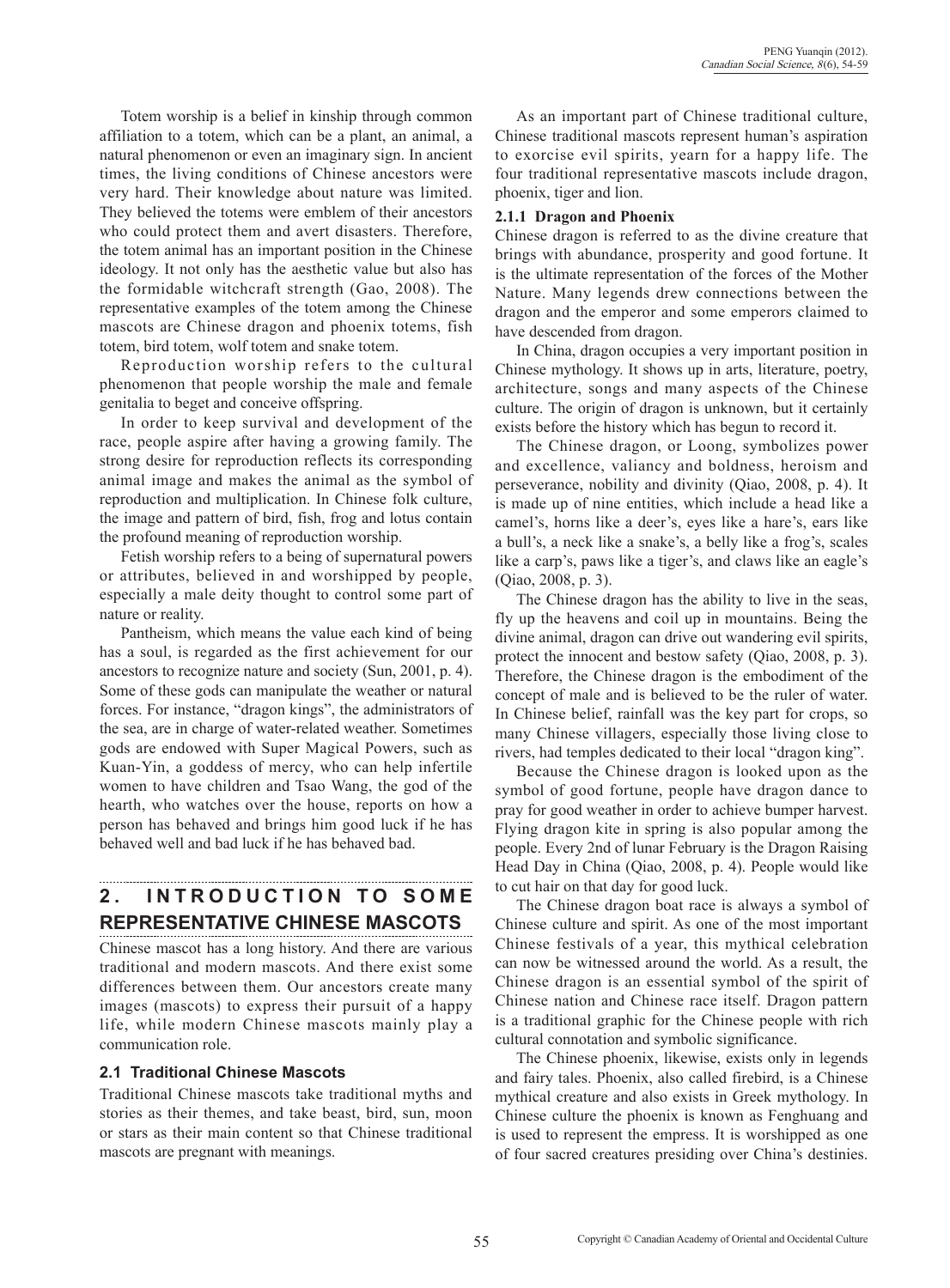The four sacred creatures which are also called "Si Ling", include dragon, tiger, unicorn (or deer) and phoenix (Qiao, 2008, p. 13).

In Chinese folk custom, phoenix is regarded as the king of hundred birds, predicting luck, expressing love, driving evil etc.. It is the symbol of auspicious sign, imperial power and national culture (Zhong, 2005). It is thought to be a gentle creature, which eats nothing but dewdrops.

Recorded on scripture Erya – chapter 17 Shiniao, Fenghuang is said to be made up of a beak of a rooster, a face of a swallow, a forehead of a fowl, a neck of a snake, a breast of a goose, a back of a tortoise, hindquarters of a stag and a tail of a fish. Today, however, it is often described as a composite of many birds including the head of a golden pheasant, a body of a mandarin duck, a tail of a peacock, legs of a crane, a mouth of a parrot, and the wings of a swallow (Qiao, 2008, p. 13).

The phoenix is often depicted in a pair with a male and a female phoenix facing each other, symbolizing a duality, the yin-yang, mutual interdependence in the universe. The male phoenix named "feng" is the yang and solar, while the female "huang" is the yin and lunar (Qiao, 2008, p. 13). The Feng and the Huang together symbolize everlasting love, and as a bridal symbol signifies "inseparable fellowship".

Around 2000 years ago the Feng came to represent the power sent from the heavens to the Empress and was always found paired with the dragon. Hence it is used to say that the dragon represents the Emperor and the phoenix represents the Empress (Qiao, 2008, p. 13).

Fenghuang has very positive connotations. Its body symbolizes the six celestial bodies. The head is the sky, the eyes are the sun, the back is the moon, the wings are the wind, the feet are the earth, and the tail is the planet. Its feathers contain the five fundamental colors: black, white, red, blue and yellow (Qiao, 2008, p. 11). It is recorded that each part of Fenghuang's body symbolizes a trait: the head represents virtue (De), the wing represents duty (Yi), the back represents propriety (Li), the abdomen says belief (Xin) and the chest represents mercy (Ren). (Li & Chen, 2006)

Down the ages, "Loong" (the Chinese dragon) and "Fenghuang" (the Chinese Phoenix), embedded with people's blessing and hope, are the symbols of blissful relations between husband and wife, and common metaphors of yin and yang.

#### **2.1.2 Lion and Tiger**

Lion is a profound image in Chinese culture. Though statues and symbols of the lion can be seen in various countries across the world, Chinese culture embraces the image of the lion in a variety of cultural settings.

The lion in Chinese folk culture has the spirits of avoiding evil, noticing disasters in advance, telling right and wrong, employing wealth and helping people to lead a happy family life, administering parenting and so on (Lin, 2005). It is the symbol of strength, power, auspicious sign and national culture.

People worship lion as a magical animal and the cultural meanings of lion worship have been developing for a long time. At first, Chinese regarded and worshipped lion as a patron saint. About during the Tang Dynasty, lion became a symbol of power. In the areas of the Han nationality, the reason for lion worship forming was that the lion catered to the traditional taboo of fierce beasts (Qiao, 2008, p. 24). For the people, lion was a symbol of auspicious things in the past, and even nowadays lion is a general mascot and a target of amusement.

Lion sculptures with different shapes and textures, not only appeared in front of the gates of administrative buildings and palaces of the upper classes, but also on temples, tombs and large bridges. The supremacy of the lion's position among the beasts in nature was compared to the position of the upper classes in ancient China (Lin, 2005).

Lion statues outside official palaces and buildings symbolize social status. Even ordinary residents in ancient China used lion statues in front of their houses to ward off evil and protect those living inside. Lion statues should be put on elevated land with a commanding manner to amplify their status of deterrent and they always need to be in pairs, with a male on the left and a female on the right (Qiao, 2008, p. 25).

The folk custom of the Chinese lion worship is the witness of national cultural exchanges, the prism that refracts history, and the outstanding cultural heritage of Chinese nation.

The Chinese tiger is the direct descendant of the ancestral tiger, which originated in China two million years ago. Tiger represents the masculine principle in nature and is the king of all the animals. There are four stripes shown on his forehead, which look like the Chinese character " $\pm$ ". It is also a common family name, meaning "king" (Qiao, 2008, p. 24). Or rather, because of tiger's power as the king of the forest and the marking on its head, it takes on the Chinese meaning "king".

Tiger is associated with the powerful male principle of courage, bravery, dignity and austerity and also known as the king of the mountain with the power to drive away evil. Tigers are believed to be such powerful creatures that they are endowed with the ability to defend authority, drive disasters, protect children and bring good fortune (Xing, 2008). In Chinese folktales, tigers kill evil men and protect kind ones and they are used to keep away disease and represent the greatest earthly power as well as protection over human life.

Tiger, together with other animals which contain luck and auspice, such as Loong and Kylin, is a protector of Chinese people. While different from other Chinese fictional animal mascots, tiger is the rare one that exists in real world.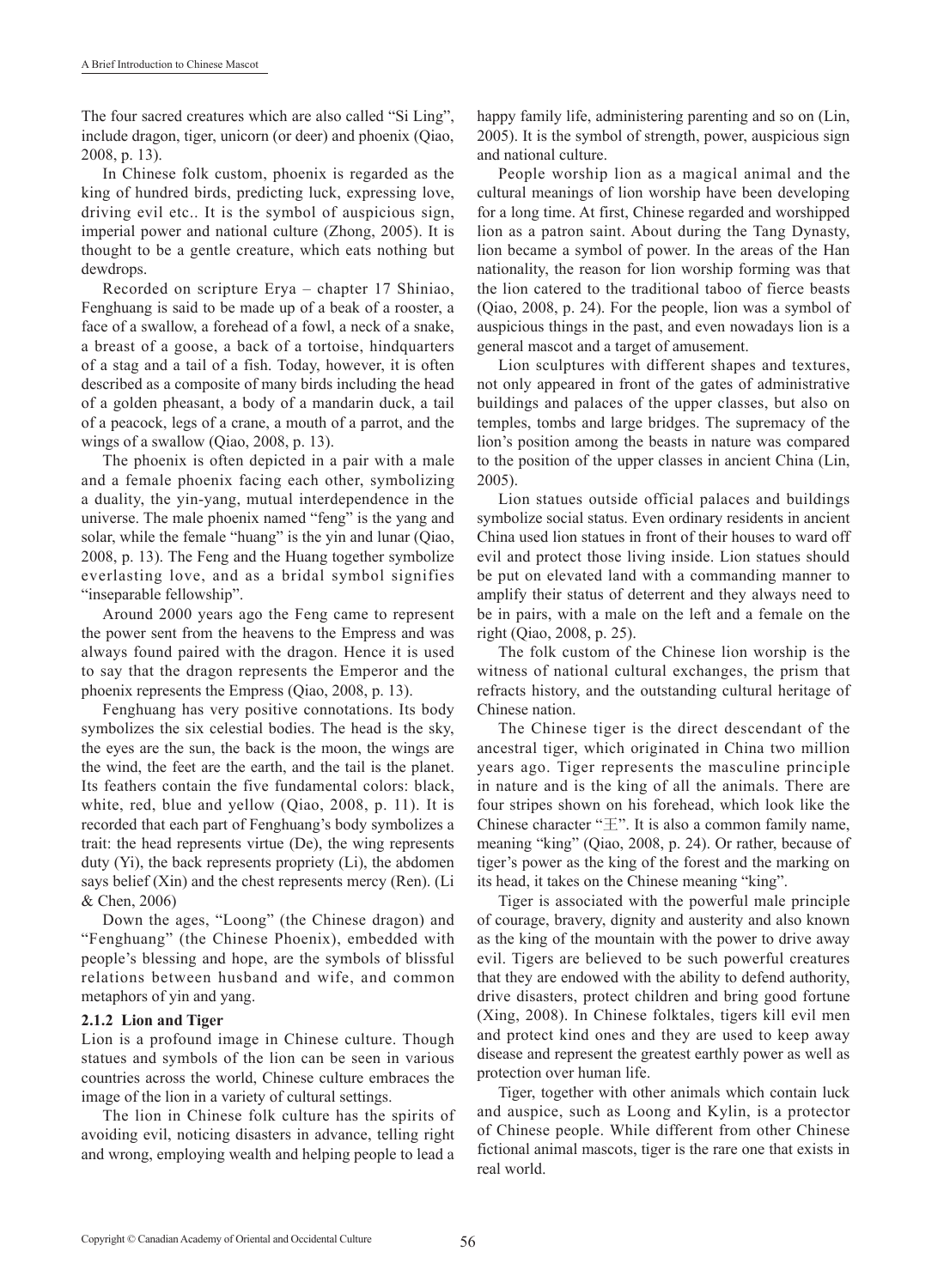#### **2.2 Modern Chinese Mascots**

The mascot of modern culture as a vector, fully displays the image ambassador of the mascot role and value of the cultural productive forces. With a special symbolic meaning, it shows a unique Chinese historical and cultural implication.

"Fuwa", five lovely mascots of Beijing 2008 Olympic Games and "Haibao", the mascot of Shanghai 2010 World Exposition are the most representative mascots in modern society. With modern design principles and practices, we innovate and transform the traditional auspicious patterns so as to reveal our spirit of the new generation, promote the mascots' heritage and the Chinese auspicious culture of a new era.

The modern Olympic Games, with a history of more than a century, has gradually changed from a mere sporting event to a world-famous cultural movement. Olympic mascot, as the logo design of the Olympic Games, is not only the symbol of a nation's culture, image and extract of the Olympic spirits, but also a product blessed with multiple values, especially the great value in business and culture.

The Olympic mascots are designed on the basis of the representative animals of the host countries as prototypes. Olympic mascot took its initial appearance at the 10th Winter Olympic Games in France and the first mascot for the Summer Olympic Games was at the 1972 Munich Olympic Games (Admin, 2005). Later Olympic mascot has become an important carrier of the Olympic culture.

The mascot of Beijing Olympic Games, five lovely "Fuwa" with typical Chinese features has fully interpreted the variety of oriental culture in its novel design and profound conventions. They express the eternal spirit of Olympiad as well as the particular Chinese tradition, aiming at the theme of "New Beijing, Great Olympics" and the idea of "Green Olympics, High-tech Olympics and People's Olympics" (Admin, 2005). This colorful and significant design, with its exuberant connotations, is not only a part of history but also a symbol deeply engraved in the hearts of all Chinese people.

Like the Five Olympic Rings from which they draw their color and inspiration, the Five Friendlies (Fuwa) serve as the Official Mascots of Beijing 2008 Olympic Games, carrying a message of friendship and peace and blessings from China to people all over the world. The Five mascots embody the natural characteristics of four Chinese most popular animals – the Fish, the Panda, the Tibetan Antelope, the Swallow and the fifth mascot is the brightly burning Olympic Flame.

Each of the mascots has a rhyming and two-syllable name, which is a traditional way of showing affection for children in China (Admin, 2005). BeiBei is a fish, JingJing, a panda, YingYing, a Tibetan antelope, NiNi, a swallow and HuanHuan, the Olympic flame. When put together, they will read "Bei Jing Huan Ying Ni" which means "Welcome to Beijing". It offers a warm invitation

that reflects the mission of Fuwa as young ambassadors for the Olympic Games.

BeiBei is a fish which symbolizes surplus in Chinese culture and carries the blessing of prosperity. BeiBei is known to be gentle, pure and strong in water sports, so she reflects the sea and the blue Olympic ring; JingJing is a giant panda. As an endangered species, the panda is both a national treasure of China and an international symbol of environmentalism. JingJing, representing the black Olympic ring and athletes noted for strength, is chosen to symbolize the lush forest and the harmonious relationship between man and nature; HuanHuan is the oldest brother in the Fuwa, symbolizing the Olympic Flame, the passion of sport and the Olympic spirit of "faster, higher, and stronger". He excels at all the ball games and represents the red Olympic ring; YingYing is a Tibetan antelope from western China, carrying the blessing of health. Strong in track and field events, YingYing is a quick-witted and agile boy who represents the yellow Olympic ring; NiNi is from the sky and is a swallow who is a messenger of spring and happiness in Chinese culture, and is seen as a symbol of good fortune. NiNi's figure derives from a traditional Beijing Kite. She is strong in gymnastics and represents the Green Olympic ring.

Carrying the invitation to Beijing 2008 to every part of the globe, the Five Friendlies (Fuwa) spread prosperity, happiness, passion, health and good luck to every continent. Dedicated to helping Beijing spread its theme of "One World, One Dream", they also reflect the deep desire of Chinese people to reach out to the world in friendship and to invite every man, woman and child to take part in the great celebration of human solidarity that China will host in the light of the flame in 2008. (Admin, 2005)

The World Expo mascot has not only become the representative of Expo images, but also, as the symbol featuring the hosting country, embody the history, development, culture, concept and social background of the country and therefore plays an important role in the communication in political, economic and cultural fields (Johnson, 2008).

Unveiled at the end of 2007, the name of the World Expo 2010 Shanghai China Mascot is Haibao, which means the treasure of the sea and the source of life. Haibao, with a modern appearance, meets the principle of "good looking, easy to understand, easy to remember and easy to use" and represents the core concept of World Expos, innovation and high-technology and a Chinese spirit which could pass on Chinese culture to the world.

The name of Haibao is a typical lovely name in Chinese tradition and it shows Chinese brand-new gesture to embrace the world. The blue color of the mascot represents the elements including earth, dream, sea, future and technology. Created from the Chinese character "人" which means people, the mascot embodies the character of Chinese culture and echoes with the designing concept of the emblem of World Expo Shanghai (Johnson, 2008).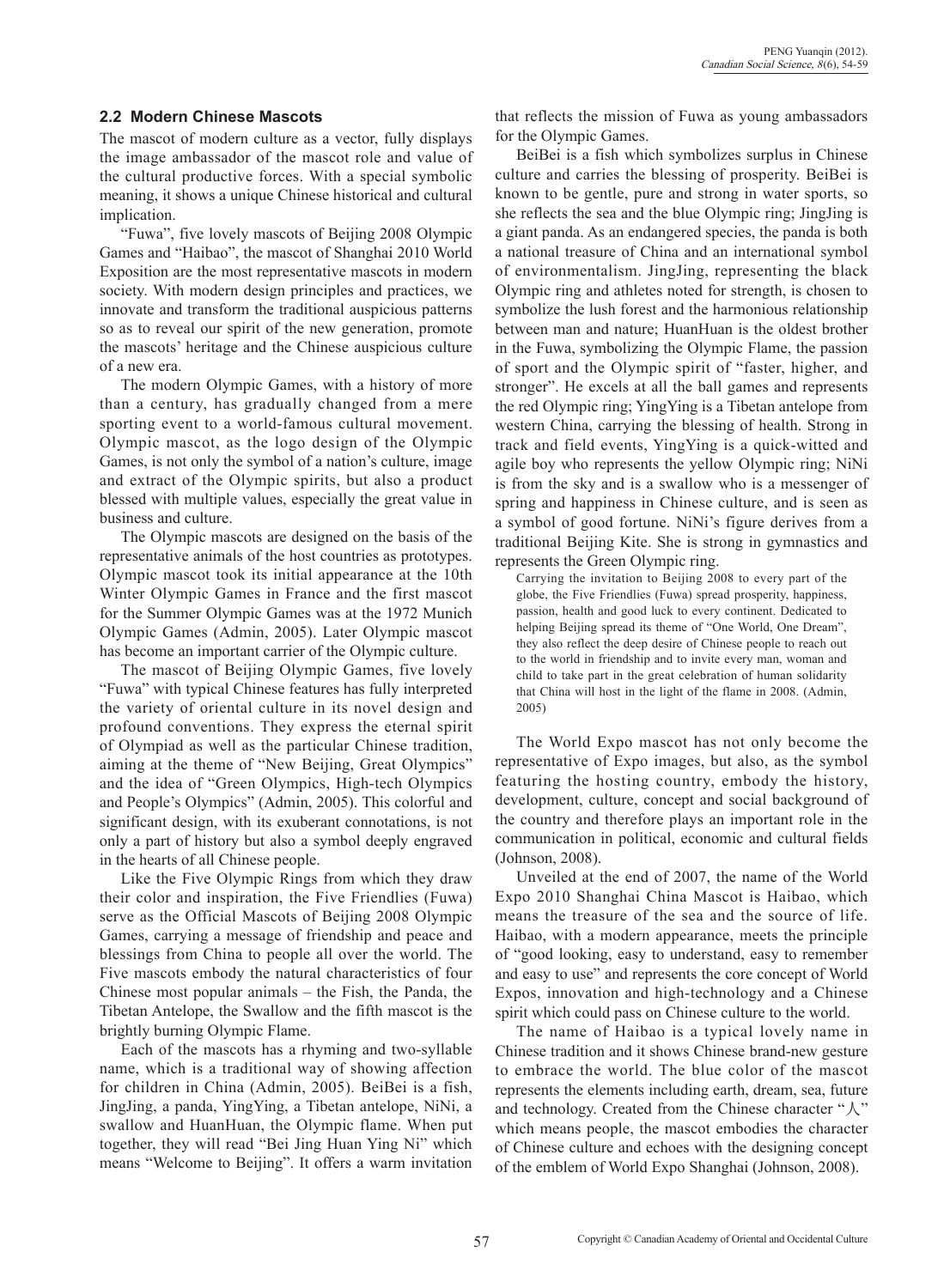Using the Chinese character as the mascot of an international event is an innovation. The structure of Chinese character, in which two strokes support each other, manifests the concept that a good life should be created by all the people. The world should be supported by "people" and people should have harmonious relationships with nature and society, so that the life in cities would be better (Johnson, 2008).

Human being, as the most creative part in the urbanization, is the creator of good life and the core to push the city development (Johnson, 2008). And therefore, the design of the mascot selects the Chinese character of people to be the main image. Haibao is a good ambassador of the prosperous Shanghai and a messenger between the east and the west, and he is embracing friends from all over the world with his arms and confident smile.

Haibao embodies ideal of the coexistence of different cultures in cities; embodies the appreciation of economic development and environmental sustainable development; embodies the wish to remodel the city communities; embodies the anticipation of the well-off both urban cities and countryside (Johnson, 2008).

# **3. THE DIFFERENCES BETWEEN THE TRADITIONAL AND MODERN CHINESE MASCOTS**

From the analysis above, we can find there exist cultural differences between the traditional and modern Chinese mascots. They are different mainly in plastic art, forming component, cultural psychology and social function.

#### **3.1 The Plastic Art**

In ancient times, people would select real shapes as their elements of mascots. The traditional Chinese mascot is inseparable from the nature image, abstracting graphic elements from the natural form of real object and then re-created by processing and sorting. Many traditional Chinese mascots, such as tiger, lion, dragon, phoenix, bird, fish etc. are always presented as their real forms or derive from some real animals.

The traditional Chinese mascot uses the expression form of "enjoyable", shows the shape by meaning, supposes the shape by meaning, describes the shape by meaning, while the modern Chinese mascot utilizes the cartoon symbolic language or one kind of completely abstract visual mark (Xing, 2008).

Fuwa, the mascots of Beijing Olympic Games, are five lovely cartoon models with typical Chinese features, which has fully interpreted the variety of oriental culture in its novel design and profound convention. Mi Qiu, an artist, thinks the conflicts between fashionable icons and traditional elements can be avoided by three ways: break through traditional worship and representation, cut in through the processing of urbanization or merely pursue visible beauty. "From my points of view, the mascot is light, thin, soft and lovely. And it is the design from the kids and teenagers that could realize these feelings. They will bring us things beyond our imagination and beloved by everyone." he says.

Thus it can be seen the Chinese mascot should not only grow out of Chinese traditional culture but also represent the tendency of the modern world.

## **3.2 The Forming Component**

From ancient times to the present, there are many Chinese mascots that assemble some other patterns, materials or images to the final figures. Among them traditional Chinese mascots always combine with several real parts of the beings; on the contrary, the modern ones are more abstract.

The Chinese dragon is made up of nine entities, including the head of a camel, the eyes of a hare, the ears of a bull, the horns of a deer, the neck of a snake, the belly of a frog, the claws of an eagle, the scales of a carp and the paws of a tiger.

Similar to the dragon, it is said that the Chinese phoenix is a divine bird in the legend, regard chicken as its original shape and has assembled many kinds of animal's characteristics in the integrative imagination animal as an auspicious bird in minds of people.

On the headpieces of the modern mascots, Fuwa, we can find five elements of events of nature – sea, forest, fire, earth and sky, which are rendered in ways that represent the deep traditional influences of Chinese folk art and ornamentation. The decorative lines of the water-wave designs on BeiBei's head are taken from well-known Chinese paintings; the lotus designs in JingJing's headdress are inspired by the porcelain paintings of the Song Dynasty (AD 960-1234); the fiery designs of HuanHuan's head ornament are drawn from the famed Dunhuang murals; YingYing's head ornament incorporates several decorative styles from the Qinghai-Tibet and Sinjiang cultures and the ethnic design traditions of Western China; the decoration on NiNi's head is a beautiful kite of the golden-winged swallow, which is traditionally one of the most popular kite designs.

## **3.3 The Cultural Psychology**

The Chinese mascots have a long-term change on people's cultural mentalities. A growing trend from blessing and praying to amusement and education gradually appears for the present.

Fish mascot is an example to show the change from blessing towards entertainment. The traditional fish mascot has a long history in the glorious Chinese culture and it is still popular today. In traditional Chinese culture, fish represents prosperity, happiness and good fortune, as the Chinese character for fish sounds the same as that for surplus. The "carp leaping over the dragon gate" is an allegory of following one's dreams and achieving them. With the development of modern society, the technical progress, and the increasing dissemination of information